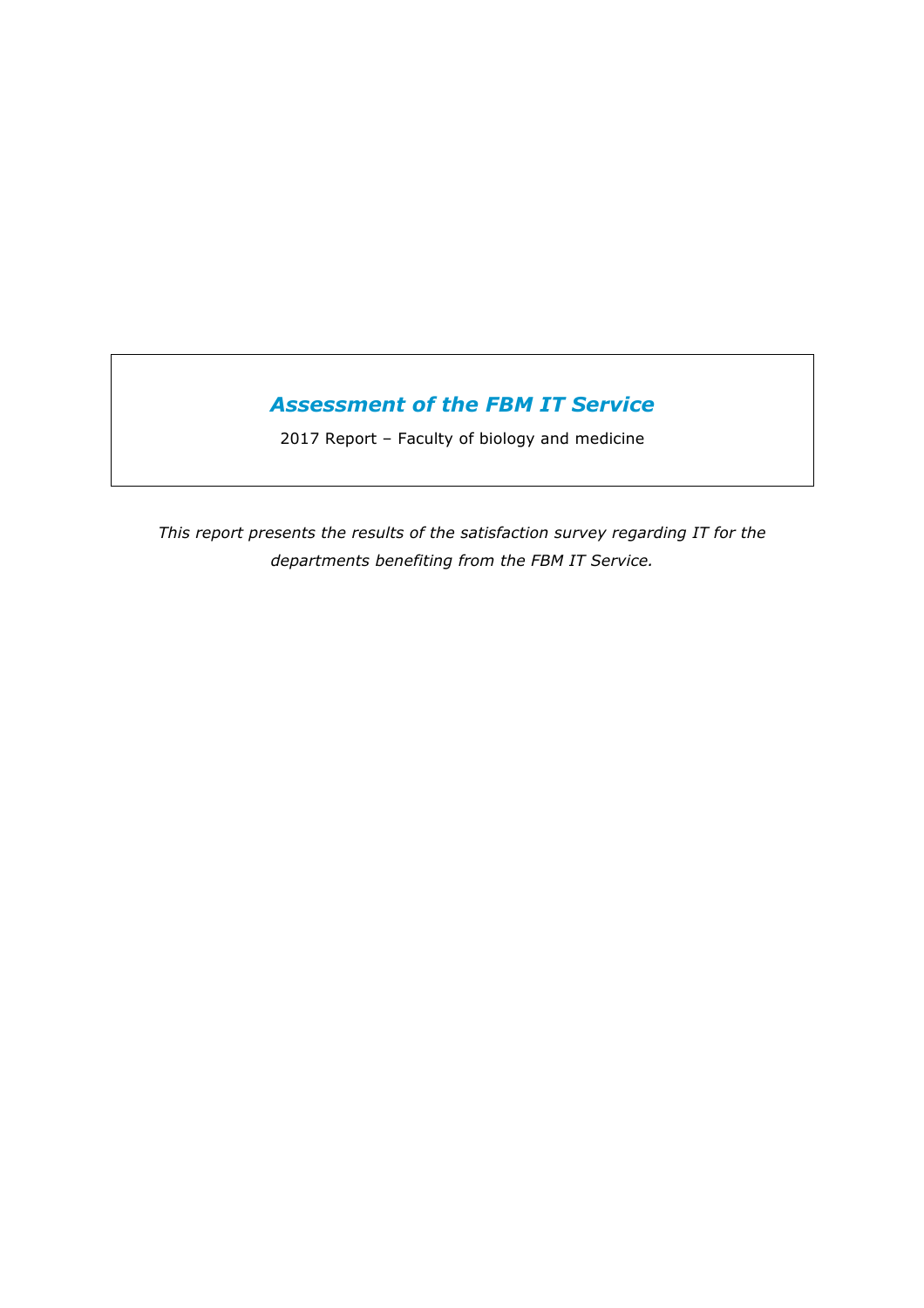#### *Assessment of the FBM IT Service 2017 Report – FBM*

## **Introduction**

This survey was based on the same format as 2016 (scale, privacy). It was addressed to the following departments :

- Deanship of the FBM (DEC, EM, UP, MEP),
- Dpt. of computational biology (DBC),
- Dpt. of fundamental neuroscience (DNF),
- Dpt. of physiology (DP),
- Dpt. of pharmacology and toxicology (DPT),
- Dpt. of fundamental oncology (DOF).



About **27%** of users (178 people out of 655) participated in the survey. The researchers represent 61% of the replies against 39% for the administration and technical staff (PAT).

### **Results**

The survey is based on five indicators, presented in the graph below, to draw a general picture of the state of IT. With the exception of personal IT equipment, whose score remains unchanged, the average score of the FBM increased slightly compared to 2016: IT support  $(+0.1)$ , shared equipment  $(+0.2)$ , NAS  $(+0.1)$ .







The survey also gives an idea of users' perception of the FBM IT Service, according to five criteria:

 $1 =$  Very insufficient  $2 =$  Insufficient

- 3 = Sufficient
- $4 =$  Good
- $5 =$  Very good
- $6 =$  Excellent